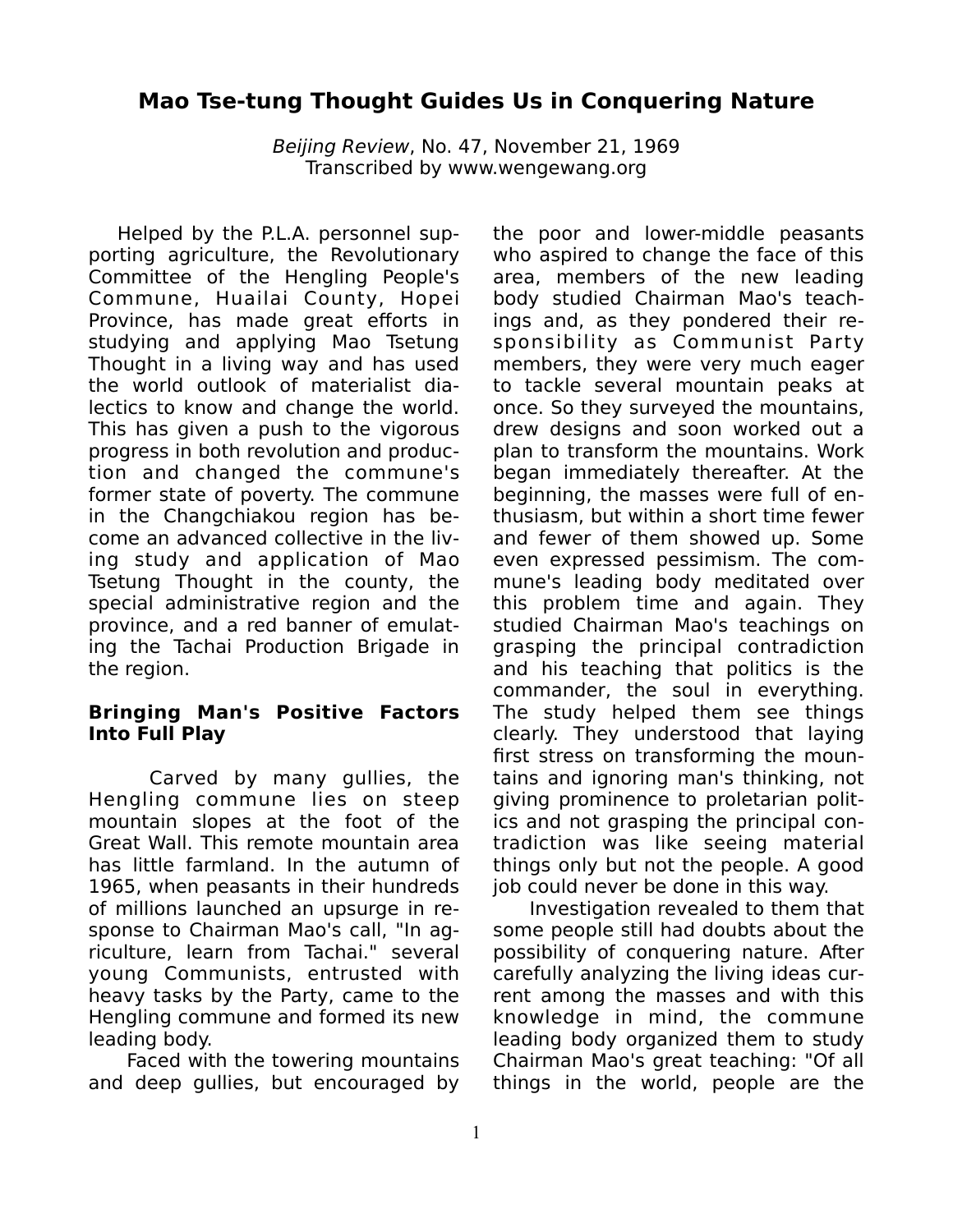most precious. Under the leadership of the Communist Party, as long as there are people, every kind of miracle can be performed." This brilliant concept of Chairman Mao's was the guide in analyzing the relations between man and mountain, enabling the commune members to appreciate the significance of man as a living being as opposed to the mountain which is dead, and therefore that man plays the dominant role in transforming the mountain. The mountain would certainly be transformed provided the people's thinking was well revolutionized.

In line with Chairman Mao's teaching that "we must first raise the political consciousness of the vanguard," the commune leading body assembled all the Party members and cadres in study classes to learn from Tachai. In the course of study some people threw overboard the cowardly idea of being unable to do anything before nature and the participants fostered the bold resolve "which dares to make sun and moon shine in new skies." Commune members and cadres were organized to visit the Tachai brigade and learn from it. Later a big debate got underway among the masses on the question of whether to follow the example of the "Foolish Old Man" or the "Wise Old Man." In the process the commune members further strengthened their confidence as pioneers in transforming the mountains for the sake of revolution. Unanimously they determined to become new "Foolish Old Men' who dare to transform nature and definitely not "Wise Old Men" enslaved by nature.

To wage a more effective struggle against nature, the commune leading body, cadres of its brigades and teams and many of the poor and lower-middle

peasants once more investigated and surveyed the commune's natural features. Guided by Mao Tsetung Thought, they pooled the wisdom of the masses and mapped out an eight-year plan for the transformation of the commune's mountains and gullies. They resolved to write the freshest and most beautiful characters and paint the freshest and most beautiful pictures on this blank sheet of paper — Hengling commune.

### **Persisting in Following the Road of Self-Reliance**

This plan reflected the masses' aspirations and will. The whole commune soon organized four pioneering contingents which quickly went into action to conquer nature.

The Niushankou was a four-kilometre ravine encased by towering mountains, with huge rocks embedded in its base. It was there the Fangkou brigade began its first battle to dam the ravine and terrace fields. Though the Fangkou peasants worked hard for some time, they did not accomplish very much. Some elements wavered in front of difficulties, and bemoaned: "Our mountain area has little reserves and we're short of hands. Without state assistance, our efforts alone won't do!" However, the brigade's poor and lowermiddle peasants retorted: "What we are concerned about is the lack of drive, and not the big difficulties. It is precisely by relying on our own revolutionary drive that we make the mountains bow to us. So long as we can walk on our own feet, we won't count on help from others."

Firmly grasping these living ideas, the commune leading body organized the masses to conscientiously study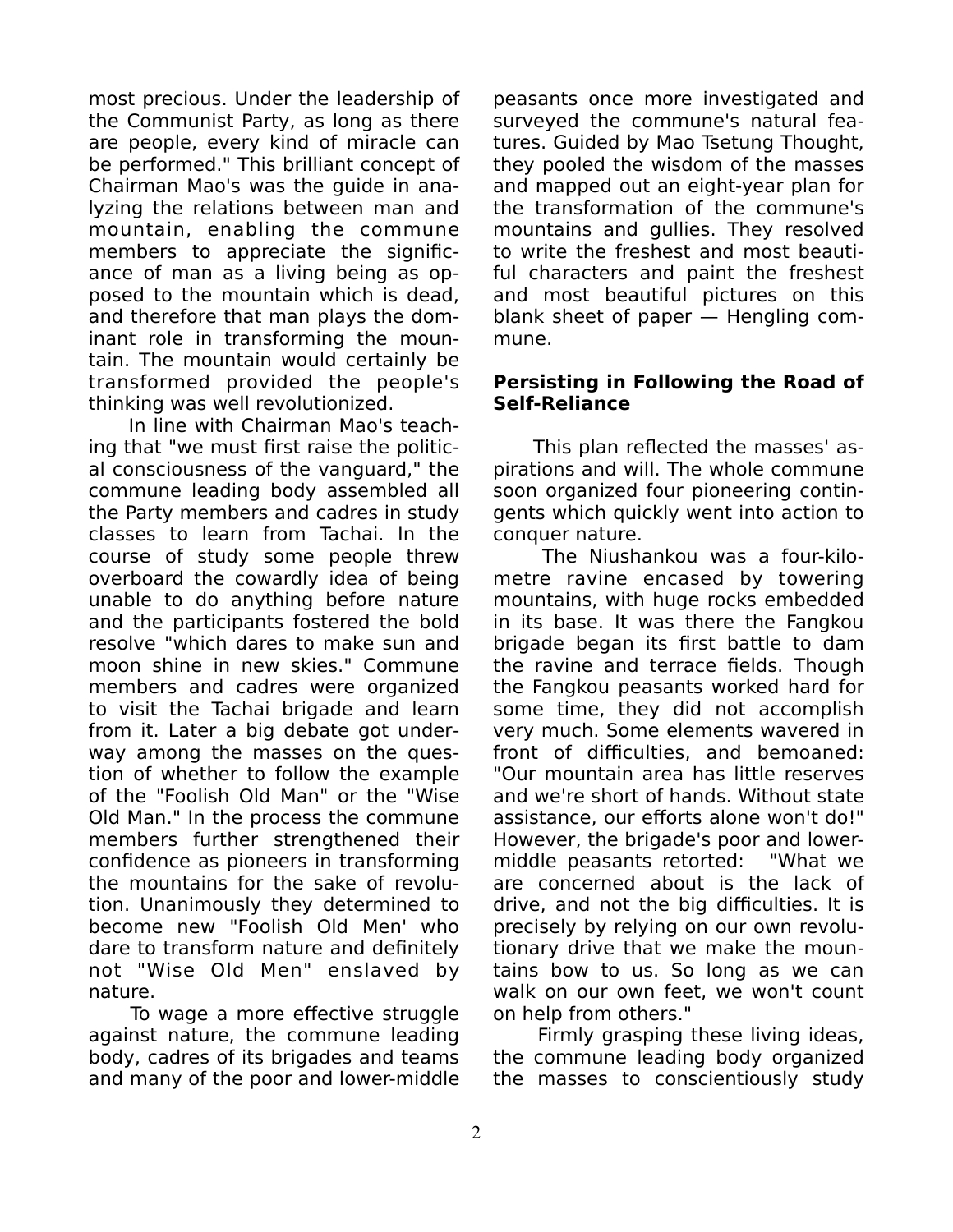Chairman Mao's teachings: "The fundamental cause of the development of a thing is not external but internal; it lies in the contradictoriness within the thing." "It [materialist dialectics] holds that external causes are the condition of change and internal causes arc the basis of change, and that external causes become operative through internal causes." This helped them to understand more thoroughly that the commune's masses were the decisive factor in transforming the face of Hengling and that outside help and support were external causes which became operative through internal causes. Only when all the commune members took the initiative in transforming the mountains and gullies, determined to fight to the end, could the help and support become operative. This reasoning made them aware of the importance of their internal positive factor and the might of their own strength, and fostered their faith in pioneering the conquest of nature through their own efforts.

The cadres of the commune took the lead in this battle to transform the mountain and create farmland, and went wherever the task was arduous. Comrade Chou Heng-fu, chairman of the commune revolutionary committee, joined the peasants of the Fanganyu brigade in strenuous labour for 15 days at the Chinhuiling gully, 30 metres wide and 15 meters deep. They quarried, built check dams and terraced fields. Upon completion of the damming of the commune's first big gully and the creation of its first highstandard terraced fields of the Tachai type, groups of cadres and commune members from all brigades were organized to inspect this gully. All the

Hengling people were called upon to implement the commune's eight-year plan.

By undertaking the hard jobs the commune's cadres set an example, and the revolutionary masses followed suit. They themselves produced the tools, made up the dynamite they needed. To overcome the shortage of labour, men and women, old and young, all turned out. They shouldered their tasks of farming while transforming the mountains. To meet the problem of additional funds, they resorted to their own resources. Lacking technical personnel, they trained their own "local experts" by learning through practical work. Relying on their own efforts, the masses did everything required without asking for even one cent, one jin of grain or anything from the -state. Meanwhile, the poor and lower-middle peasants of the Fangkou brigade, previously mentioned, guided by Mao Tsetung Thought, also worked hard, relying on their own vitality and picks. After a year or so, they, too, brought a new look to the Niushankou gully by building over 270 large stone embankments and terracing more than 240 mu of fields up to Tachai standards.

### **Fearing Neither Hardship Nor Death for Revolution**

In transforming the Nantungkou gully, the Heng-ling brigade of the commune met with sabotage by class enemies who spread vicious rumors that those who took part in the work were Just looking for hardship Instead of comfort. They tried to slacken the pace of the poor and lower-middle peasants in building the new socialist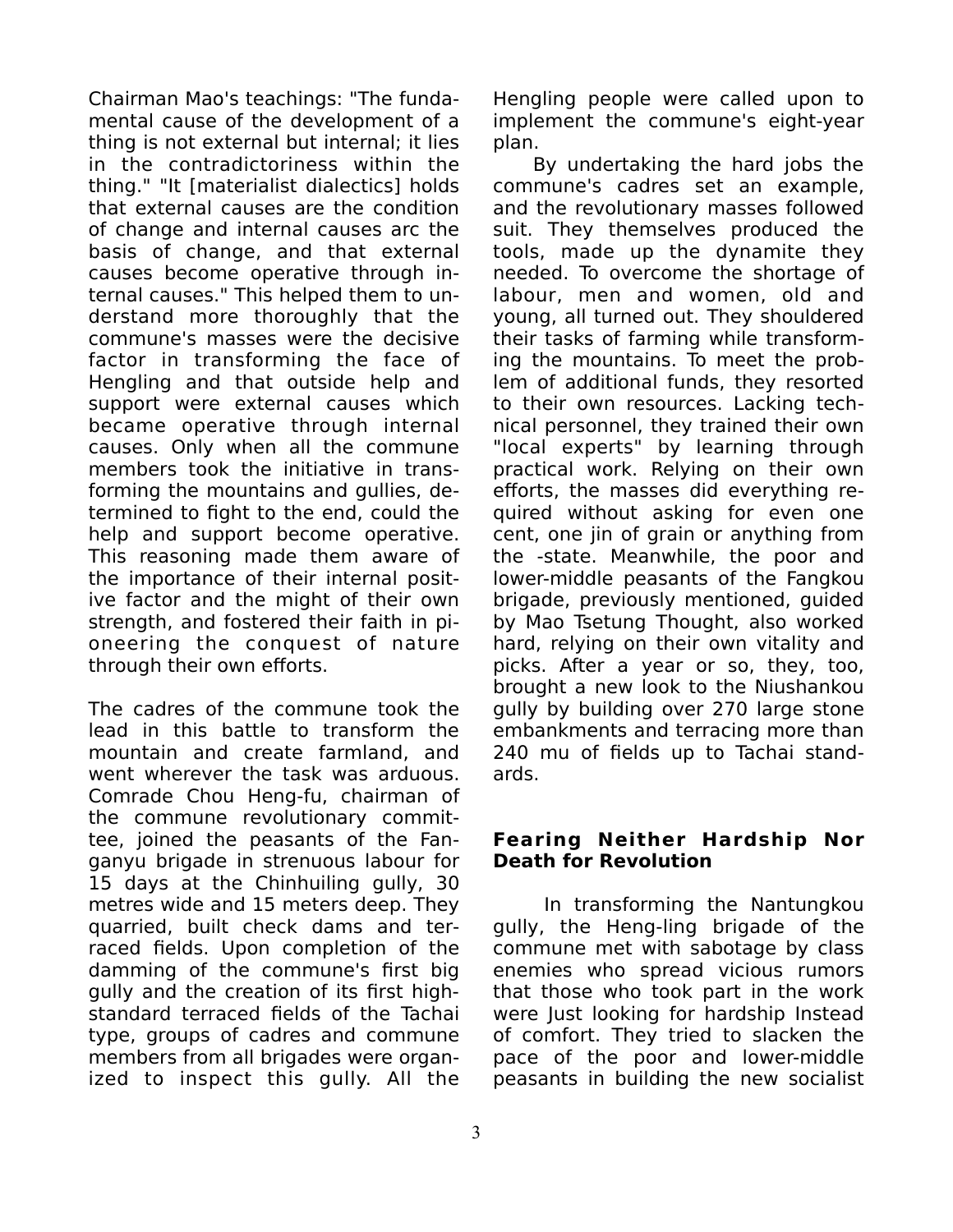countryside.

 Braving the storm of class struggle, members of the commune leading body along with the masses studied Chairman Mao's teachings over and over again and firmly engaged in revolutionary mass criticism on many occasions. They thoroughly exposed the criminal plots of the class enemies, relentlessly criticized the renegade Liu Shao-chi's "philosophy of survival," and dealt a head-on blow to the class enemies.

To help the masses foster the proletarian revolutionary outlook on "hardship" and "happiness," the commune leading body organized them to repeatedly study the "three constantly read articles" and Chairman Mao's teachings: "All contradictory things are interconnected; not only do they coexist in a single entity in given conditions, but in other given conditions, they also transform themselves into each other. This is the full meaning of the identity of opposites." "Without life, there would be no death; without death, there would be no life." "Without misfortune, there would be no good fortune; without good fortune, there would be no misfortune." From this study they deeply grasped the interconnection of hardship and happiness, and the fact that both terms are relative, not absolute. Without hardship, there would be no happiness. The greatest joy and happiness of a fighter who continues to make revolution under the dictatorship of the proletariat is to take on hardship for the revolution, the laboring people of China and the rest of the world.

Communist Party member Sung Chih-shun, member of the standing committee of the commune revolutionary committee and demobilized army-

man, took the lead in doing hard jobs, going to the tough places and rushing forward at the dangerous moments. Once, while Sung was holding a billet, the man wielding the hammer missed the target and struck his leg. Sung fainted on the slope from the pain, but when he came to he immediately looked around for the billet with the intention of continuing his work. The comrades on the spot advised him to go to the hospital, but he firmly replied: "Without the sacrifice of the lives of the revolutionary martyrs, 1 wouldn't be living today. To transform the commune and' help build communism, I'm willing to give my life, let alone suffer some hardship." As he spoke, he worked.

Taking Tachai's hero Chia Chin-tsai as his model, poor peasant Tu Shihchang, who was over 50. persisted daily in building stone dams, even when there was ice and snow. Once a heavy rock fell and injured eight of his fingers. The pain was so severe that he could hardly eat and sleep. But he never discontinued working. On one occasion, as 21-year-old militiaman Chang Kuei-chu was blasting rocks on a 50 meter-high precipice, a boulder as big as a room was dislodged but remained wedged on the face of the cliff. If not removed, it would endanger those working below. The boulder could not be reached from below. To push it off the cliff also involved danger. Ignoring his own safety at this critical moment, Chang climbed to the top of the cliff, dislodged the boulder with a crowbar and in the process tumbled down with it. Though seriously bruised, he insisted on continuing his work. As others were dressing his wound and expressing concern over his injury, he stated in high spirits: "Will the Chinese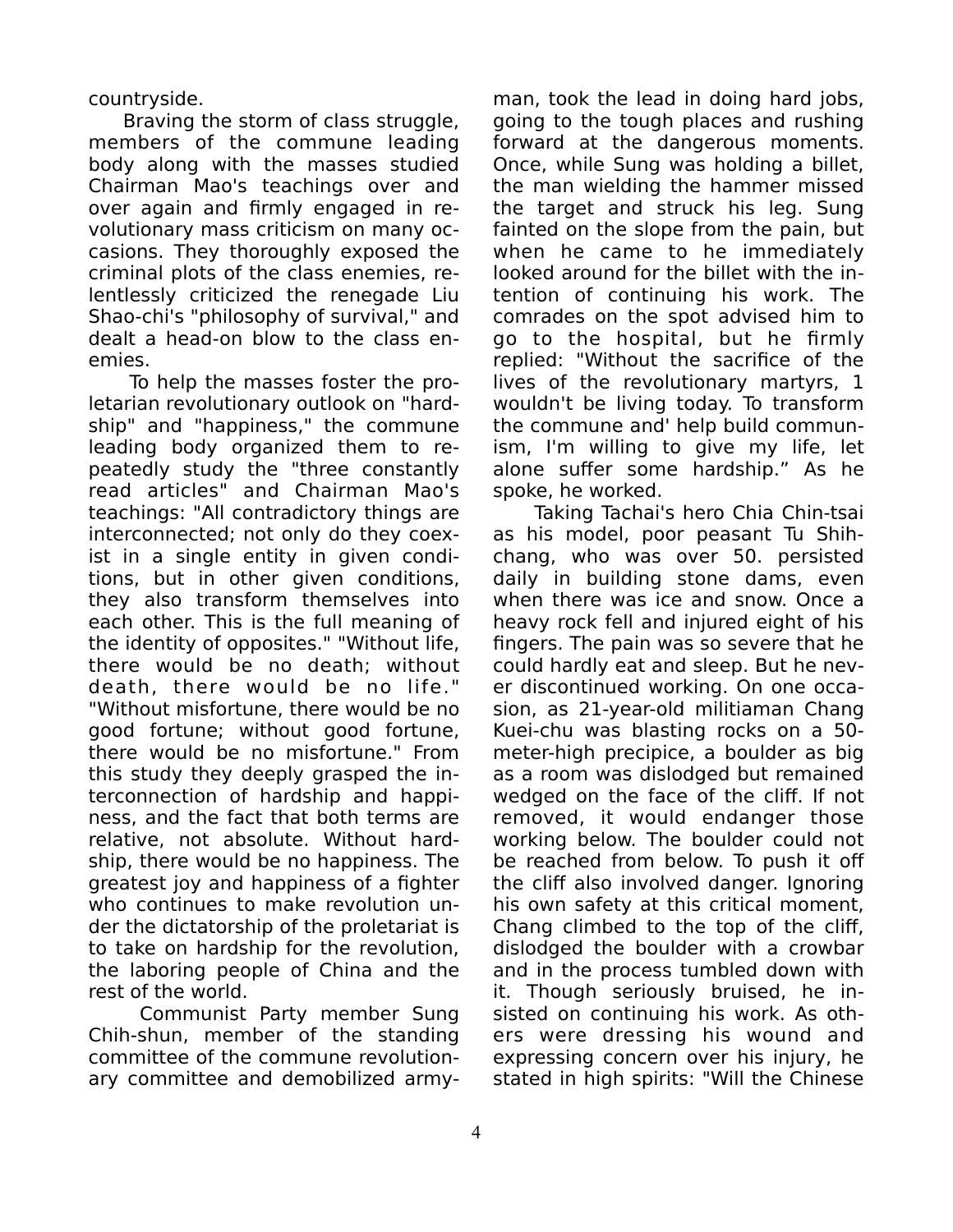cower before injury when they are not afraid even of death? The fact that I've removed the threatening danger makes me happy and forget all fatigue and pain."

During the battle against nature, more than 280 members of the Hengling commune were cited as "Tachai people" because they are boundlessly loyal to Chairman Mao and outstanding in the living study and application of Mao Tsetung Thought, and because they showed high consciousness of the struggle between the two lines and were courageous in the struggle against nature. The vast majority of them have attended conferences of activists in the living study and application of Mao Tsetung Thought in either the province, special administrative region, county or commune.

## **Continuing Revolution and Always Advancing**

After working hard for more than three years in the deep ravines, the peasants in the Hengling commune have built more than 1,700 stone check dams and terraced more than 1,800 mu of fields up to Tachai standards. The commune's state of grain deficiency has changed to that of grain surplus; the formerly "poor gullies" are now "rich gullies."

Having obtained success, some people became complacent and relaxed their efforts. When the commune put out a plan for a bigger leap forward, they shook their heads and said: "Though our production is not the highest, it's still considered high in this area to yield an average of 400 jin per mu."

The commune revolutionary com-

mittee felt that this living idea reflected that some people were still lacking the consciousness of continuing the revolution. Therefore, various types of Mao Tsetung Thought- study classes were held at which committee members and the masses repeatedly studied Chairman Mao's teachings: "The old process ends and the new one begins." "The ceaseless emergence and ceaseless resolution of contradictions is the dialectical law of the development of things." In this light they conscientiously summed up the experience and drew lessons from what their own commune and production brigade did in conquering nature. This helped them to understand that some projects could be regarded as completed if seen in the limited sense of transforming a mountain or a gully. But in fact they constituted only the first step in the long revolutionary journey to transform the natural face of the whole commune; much work still remained to be done.

The masses raised their political consciousness in these classes. Then, the commune revolutionary committee timely led them to begin activities to eliminate certain erroneous ideas and to substitute correct ones, namely. (1) to break down the idea that "the revolution has come to the end" and firmly bear in mind Chairman Mao's teaching of continuing the revolution, (2) to break down the idea of "self-conceit" and firmly bear in mind Chairman Mao's teaching to "guard against arrogance," and (3) to break down the idea of "seeking ease and comfort" and firmly bear in mind Chairman Mao's teaching to engage in "arduous struggle." After discovering where they lagged behind, the poor and lowermiddle peasants turned the "end" into